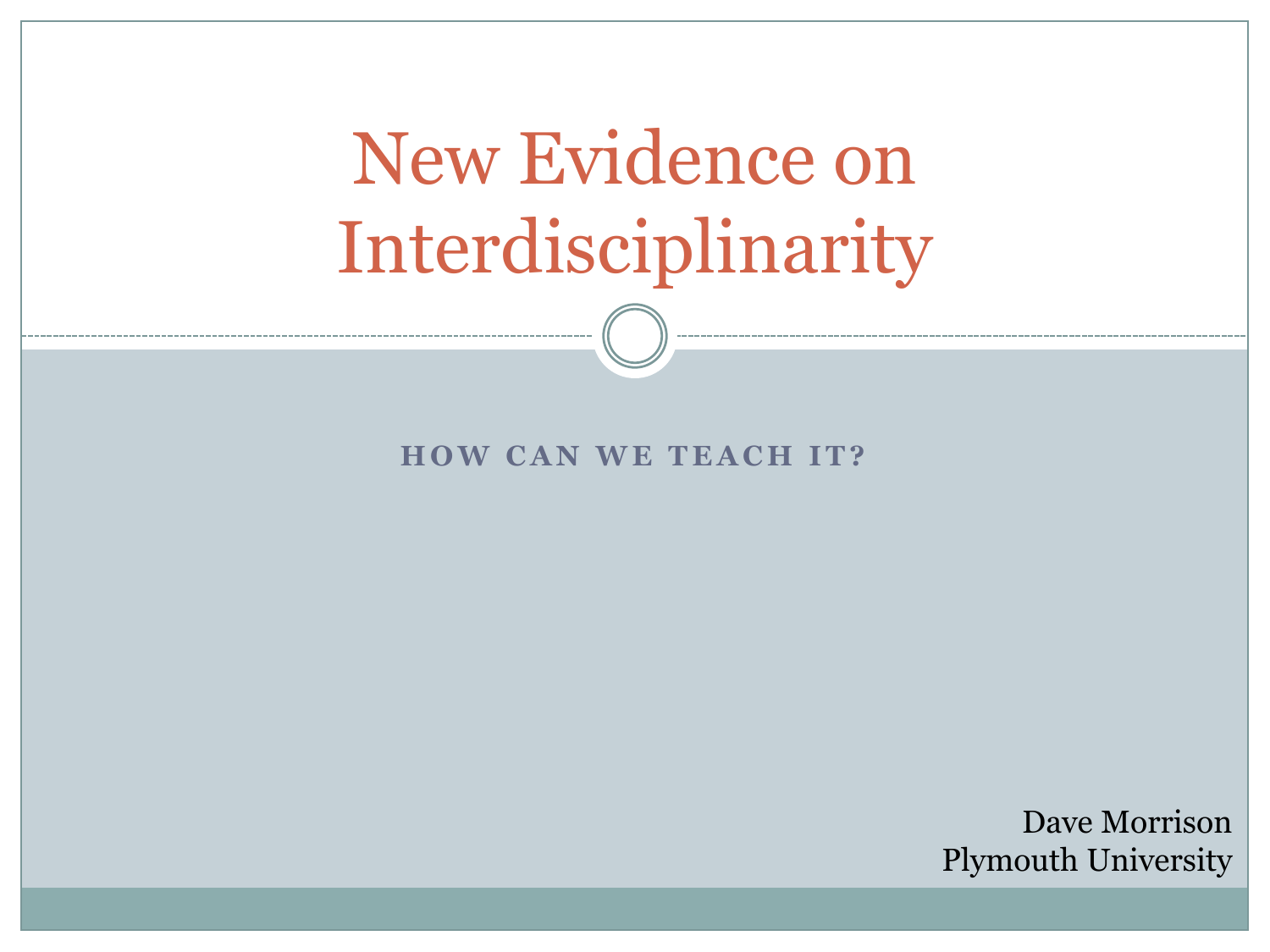## The Issues

### Conceptual Debate

- > Breadth or depth or both?
- $\triangleright$  Individual or collaborative or both?

### Evidential Sources

- $\triangleright$  Circular, self-identified, and testimonial cases
- $\triangleright$  Inconsistent presumptions of disciplinarity or boundaries
- $\triangleright$  Little comparative evidence of success or quality of outcomes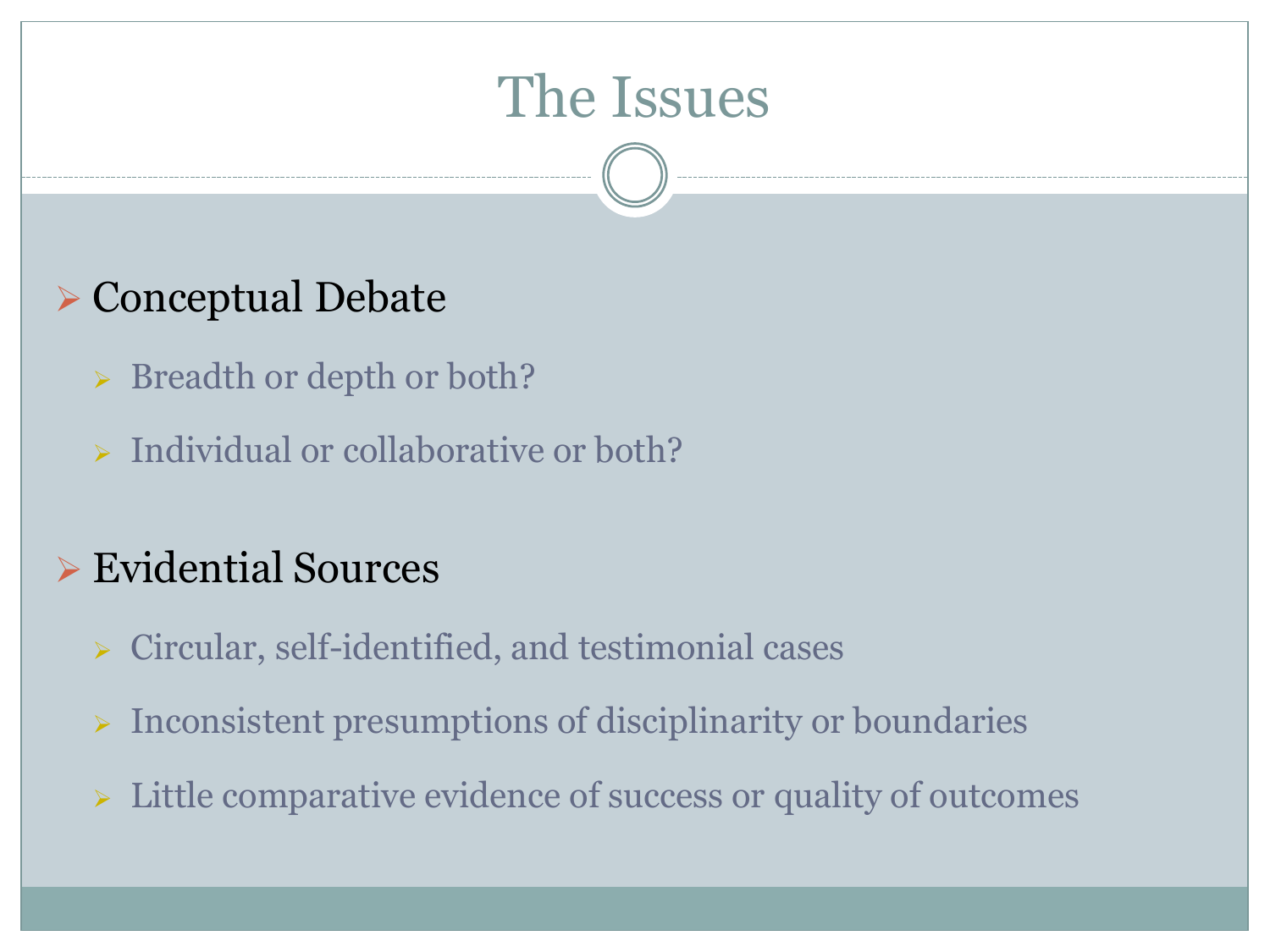## New Approach/New Perspective

### What interdisciplinarity *isn't* may be more important than what it *is*

Triangulation needed with other *types* of evidence

- Psychology of:  $\triangleright$  Expertise
	- $\triangleright$  Categorisation
	- $\triangleright$  Knowledge Transfer
	- $\triangleright$  Collaborative Cognition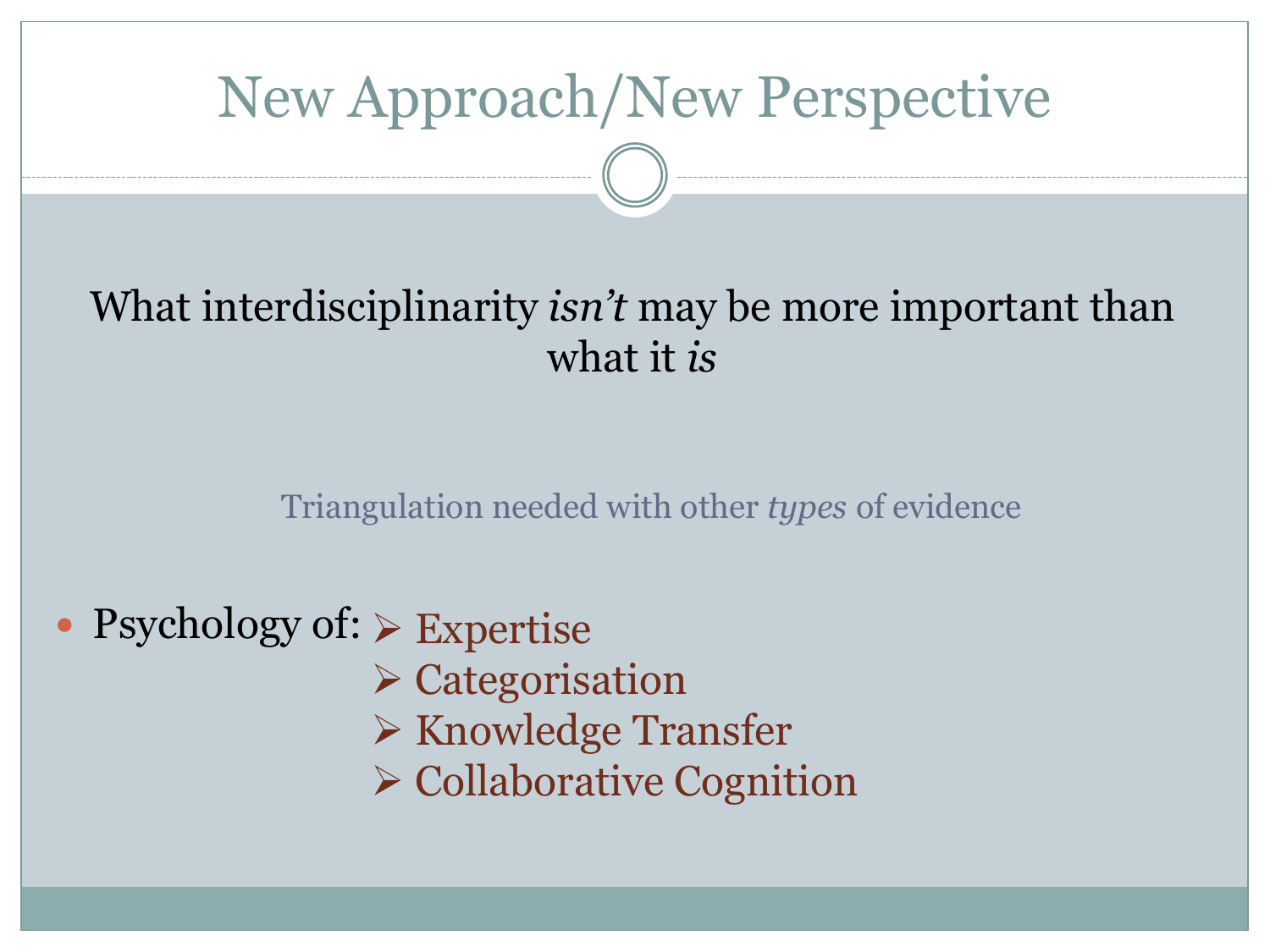## Experts/Expertise…

### Expertise has value beyond 'more knowledge' (Chi 2006)

- $\triangleright$  Demonstrably better cognitive ability within subject
- $\triangleright$  Academic standards make this quality locatable externally

 $\triangleright$  Experts consistently unable to communicate expert knowledge (Ericsson 2006)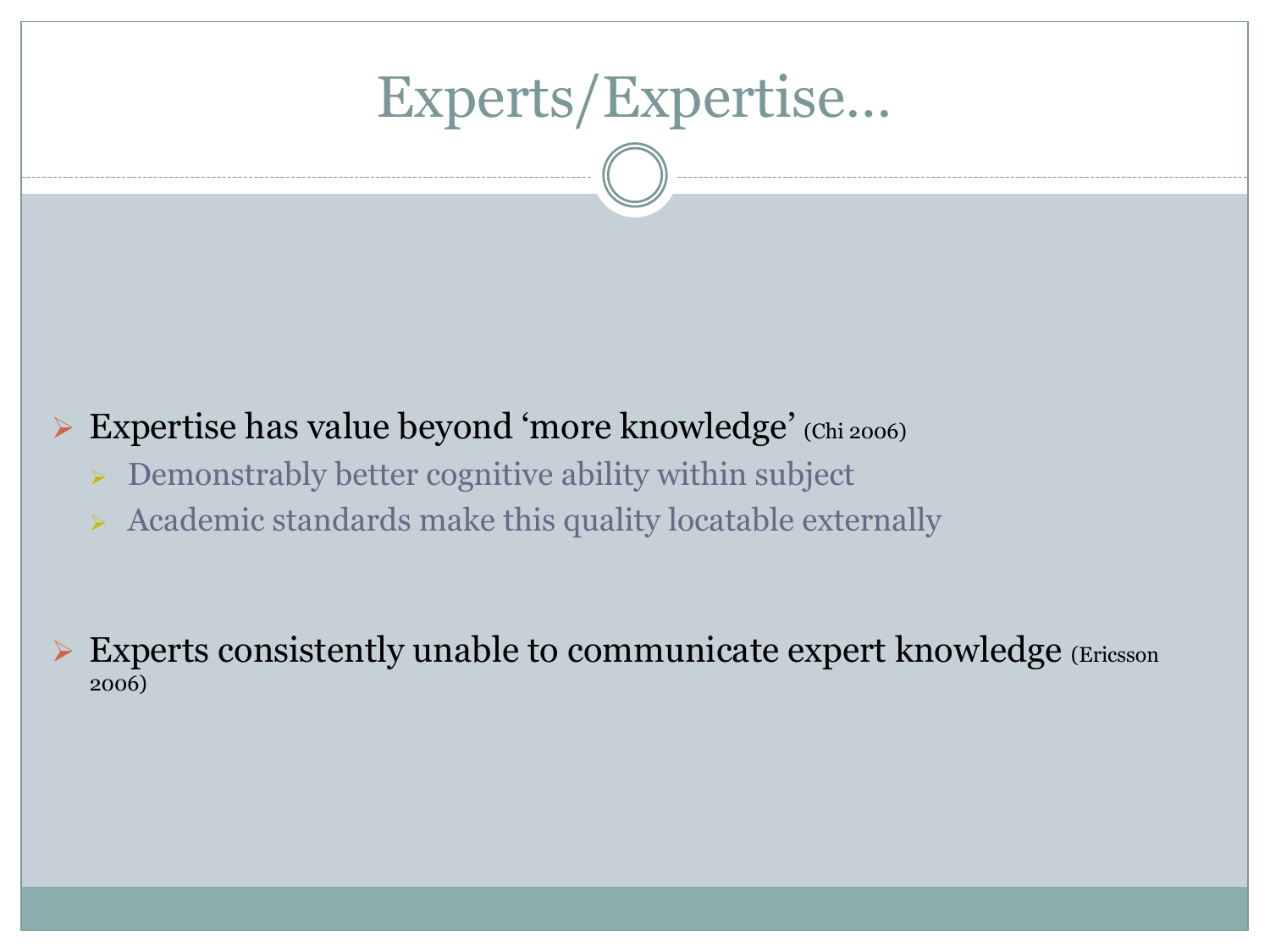## Knowledge Transfer

### Breadth *instead of* depth a common approach (Repko 2008; Dane 2010)

- > Transfers only surface ideas (Chi & VanLehn 2012)
- Slow, many false connections, do not *understand* connections
- $\triangleright$  Undermines cognitive gains of expertise in each subject

#### Experts are *better* at transfer

- **Figure 1.5 Transfer via deep knowledge connections**
- **Faster, more accurate, and can explain/expand ideas**
- Requires *explicit* and *on-going* instruction as expertise is developed

#### ID is *not* 'adequacy' or breadth instead of depth

Breadth is essential, loss of expertise is not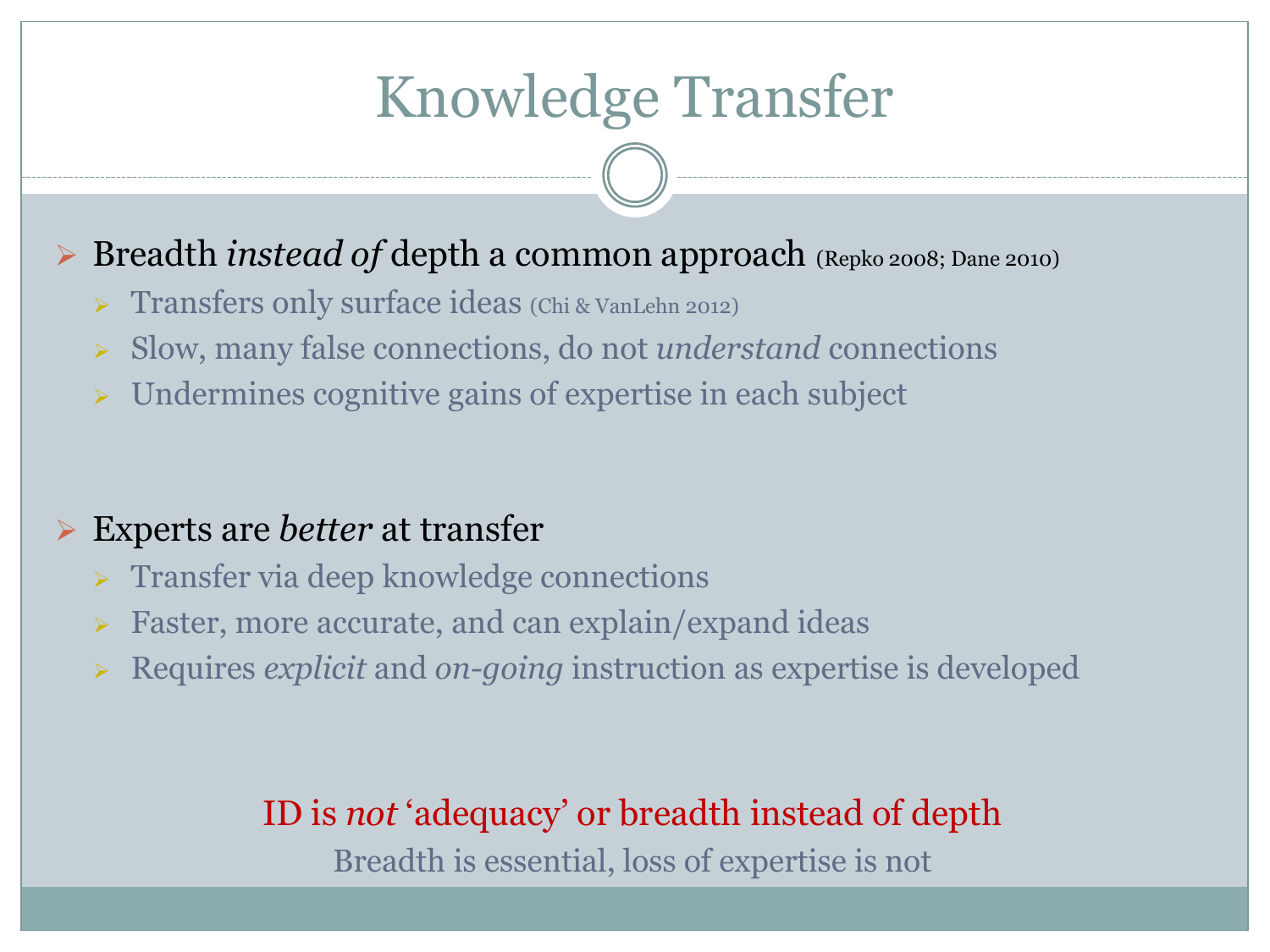## Categorisation

 Experts *less* able to define or agree on boundaries of discipline than non-experts (Medin et al. 1997; Becher & Trowler 2001; Hofer 2004)

- > Nuanced personal epistemologies/experience
- $\triangleright$  Non-experts see positivistic and problem-specific boundaries

 $\triangleright$  Always an optimal, most mutually understood, category (Medin et al. 1997)  $\triangleright$  = 'Discipline' in academia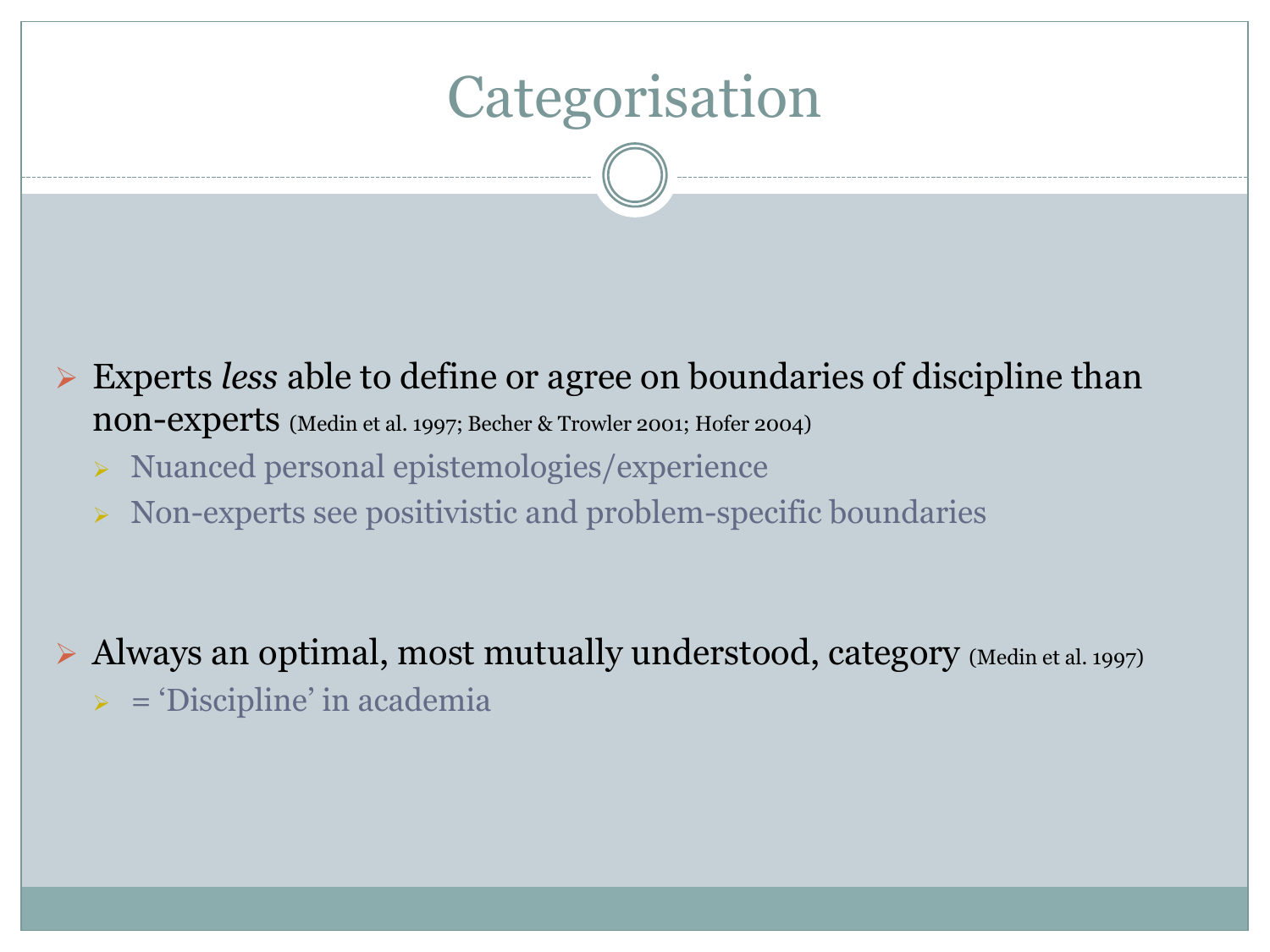## Collaboration

▶ Transactive Memory Systems (TMS) (Lewis and Herndon 2011)

 $\triangleright$  Not shared knowledge, shared knowledge of who has what knowledge

 $\triangleright$  TMS shows comparatively superior performance (Zhang et al. 2007)

- **Easter, more reliable, and deeper solutions**
- $\triangleright$  More creative and nuanced solutions
- $\triangleright$  Additive skillsets and expertise
- Consistently updated expertise

### ID is *not* both individual and collaborative

Pedagogies and outcomes are not similar ID is *not* individual

Collaboration shows the results ID rhetoric claims (and we already have the term 'polymath')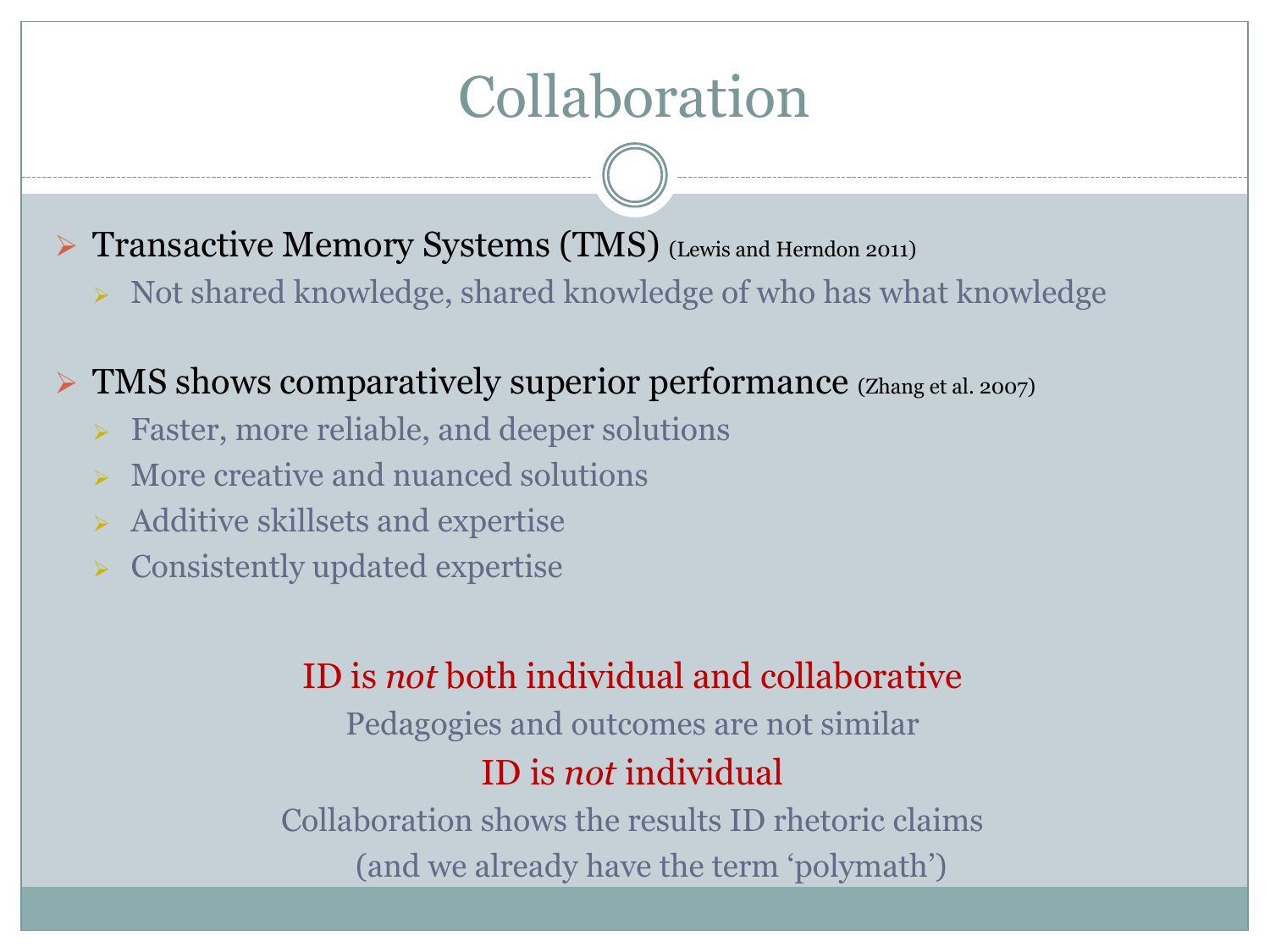## Disciplines: Describe, not Define

 Boundaries, purpose, and properties differ based on expertise and perspective of the observer.

Can overlap with other disciplines *without* challenging disciplinarity of either.

- 'Fish-scales' (Campbell 2009)
- Using traits 'of other disciplines' is a normal disciplinary activity
- A structure for *core* expertise to be developed, located, and through which *stewardship* of standards is maintained.
	- $\triangleright$  Phonebook of expertise

#### ID is *not* exceeding/crossing disciplinary boundaries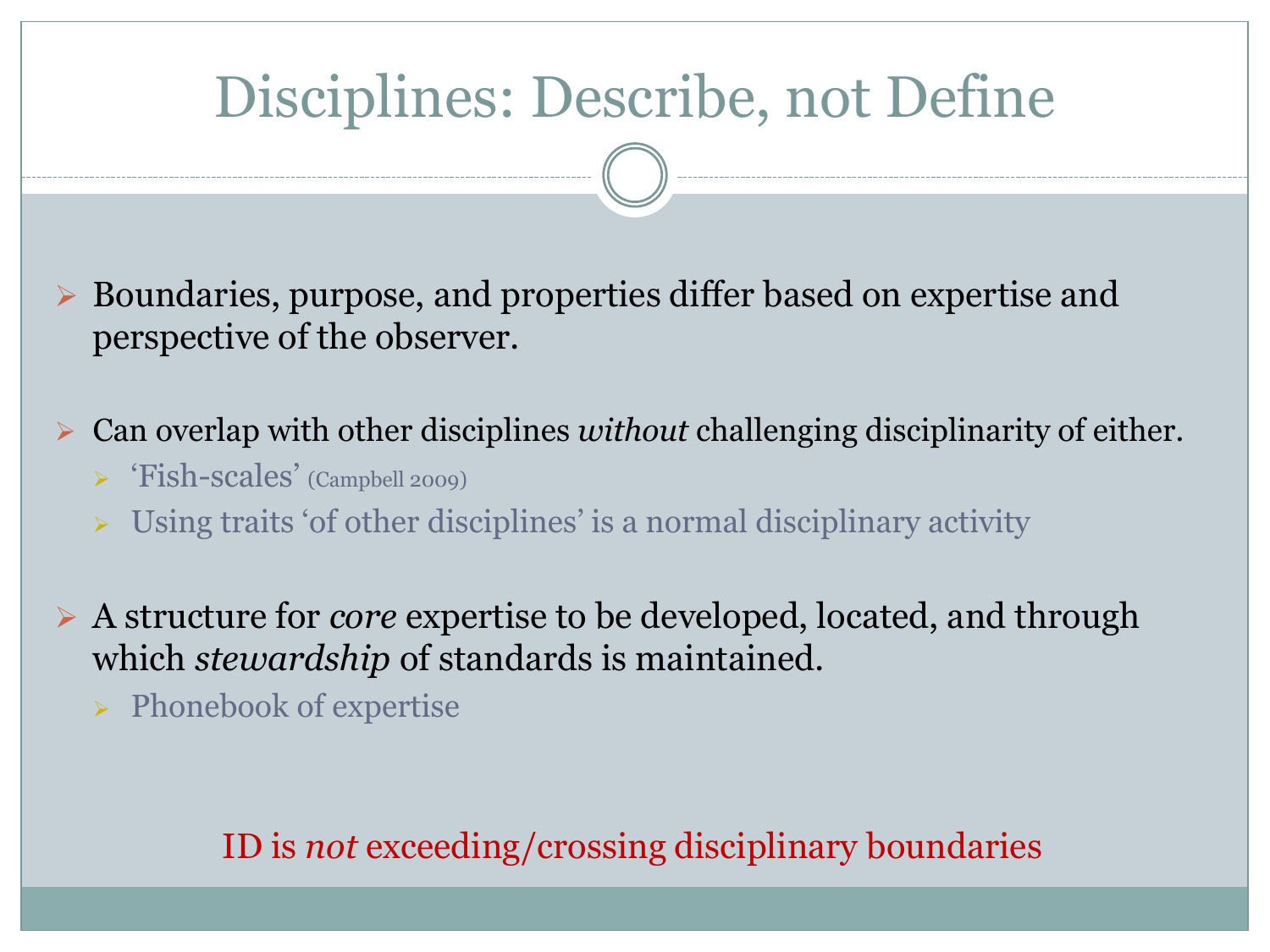## Interdisciplinarity is:

### *1. A set of basic skills for working collaboratively across different personal expertises*.

### *2. The act of doing such work*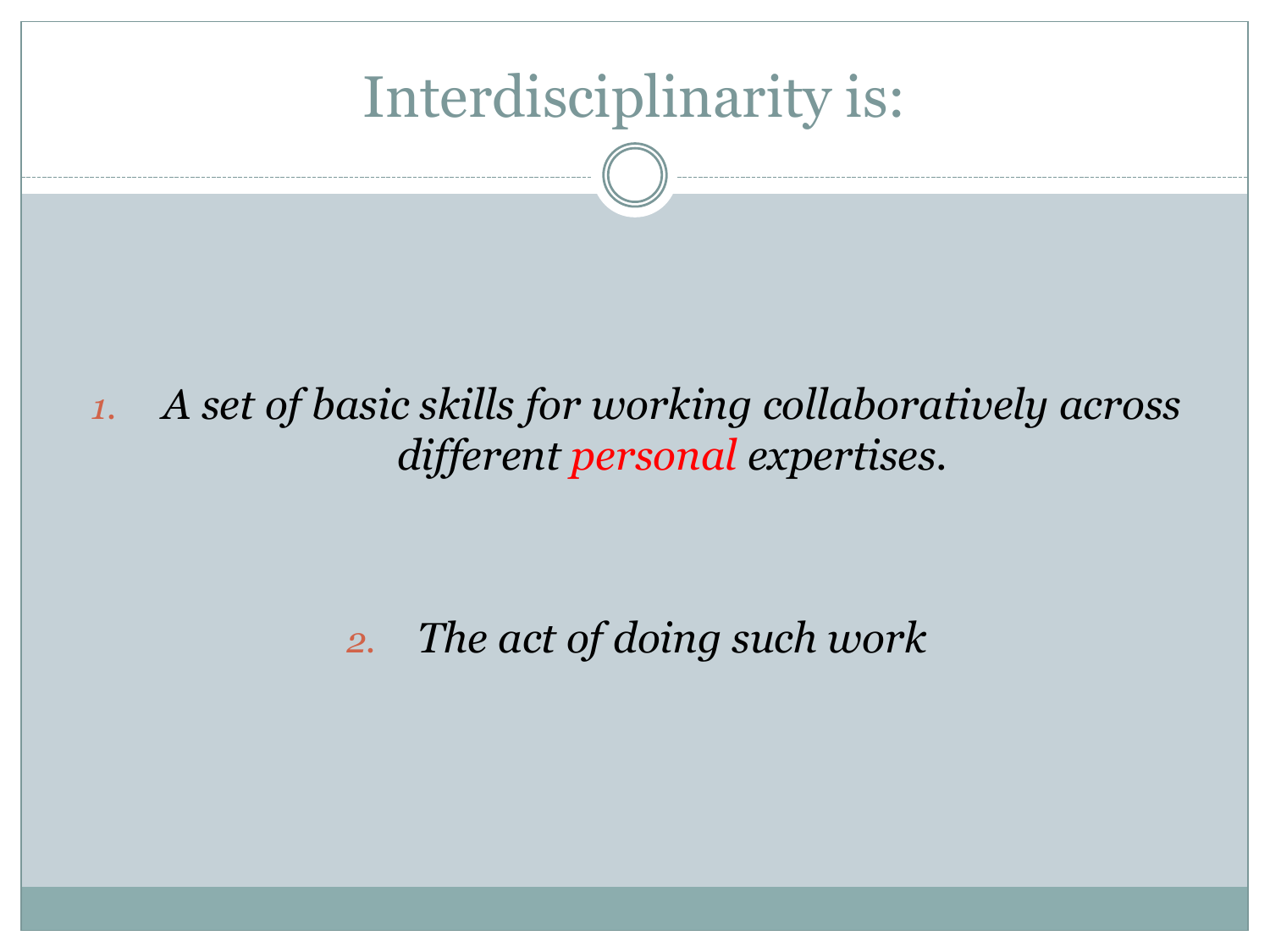## Pedagogies of Interdisciplinarity

- $\triangleright$  Subject expertise must remain core
- *Learners* must collaborate across subjects

### Explicitly embed skills of (at least…):

- $\triangleright$  Knowledge transfer
- $\triangleright$  Collaboration skills
- Goal/task interdependence
- Translation of *own* expertise to others

### These are the Learning Outcomes

▶ <b>Demonstration of skills, not knowledge</b>

 $\triangleright$  Must begin at the beginning and build to the end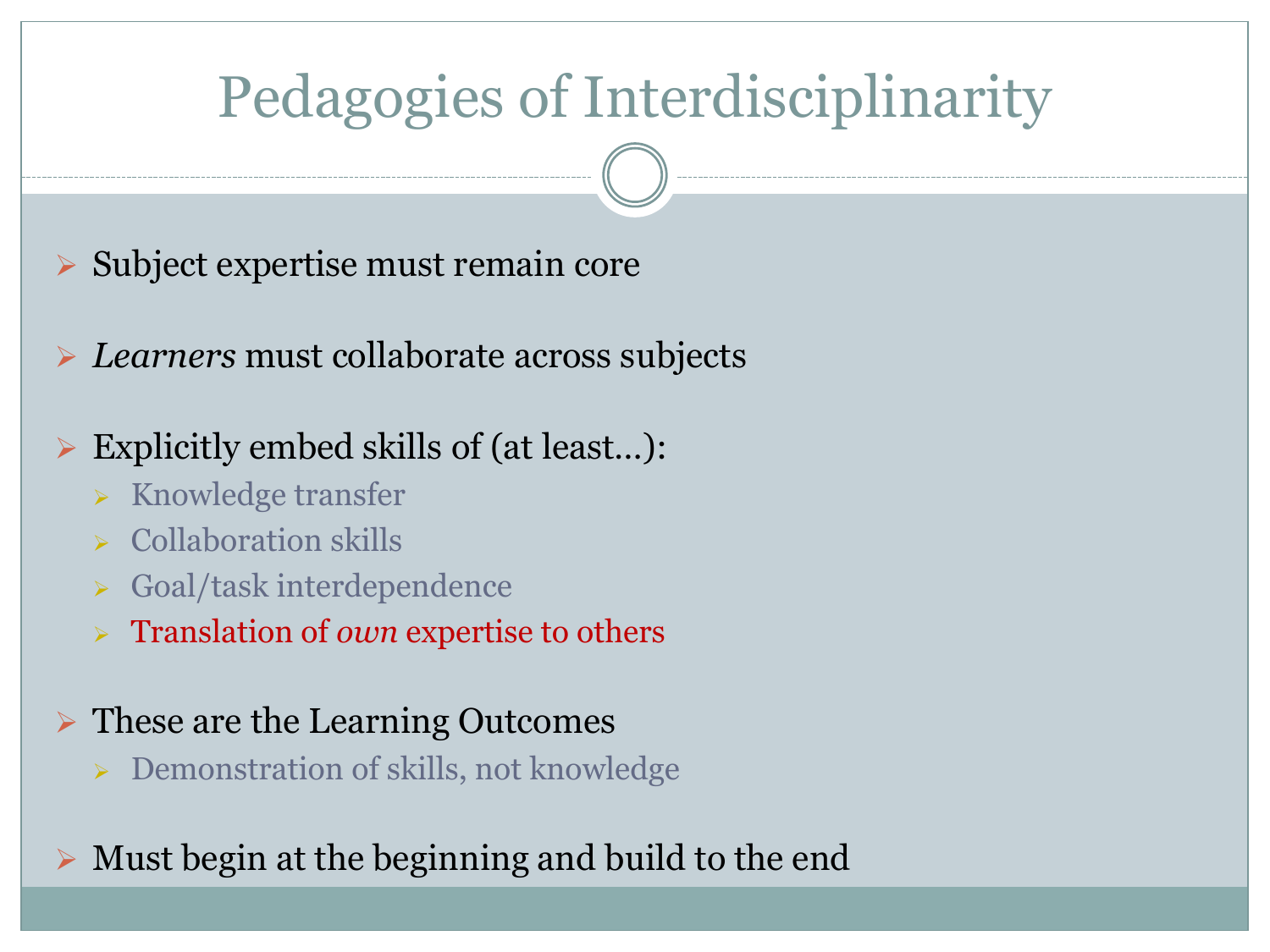## Expert Translation

#### **EXECUTER 2 Exterature and practice focuses on:**

- **EXECUTE:** Teaching students to translate external expertise inward
- $\triangleright$  Puts responsibility for expert analysis on non-experts
- Fundamental source of surface/failed interdisciplinarity

#### $\triangleright$  A different approach:

- Teaching students to translate *own* expertise outward
- Responsibility for expertise remains with experts